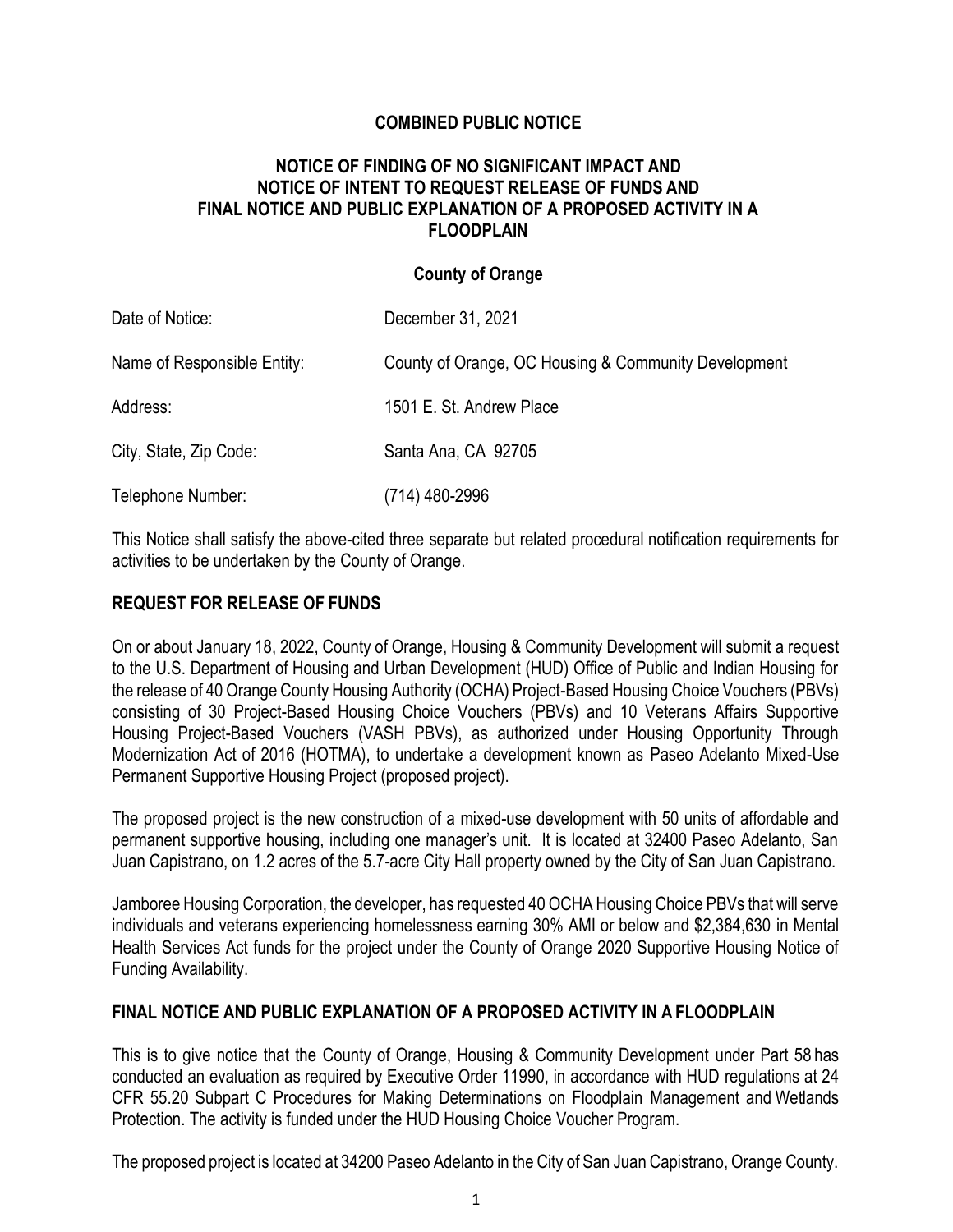The proposed project would be constructed on the northern 1.2 acres of the 5.7-acre City Hall property owned by the City of San Jan Capistrano. The proposed 3-story residential building is a component of the City of San Juan Capistrano's redevelopment of the subject parcels, including the construction of a new City Hall. The proposed City Hall will be constructed on 1.02 acres of the 5.7-acre City Hall property. Once completed the proposed project would provide 50 new affordable housing units, supporting housing goals outlined in the Orange County Consolidated Plan. In addition, the project area is designated as an affordable housing site in San Juan Capistrano's Housing Element. The project area is located between two regulatory floodways, Trabuco Creek and San Juan Creek. The proposed project is identified on the Federal Emergency Management Agency Flood Insurance Rate Map (Panel Number 06059 C0506J) as being within a Zone AE flood zone for being susceptible to flooding during a 100-year flood event.

The County of Orange, Housing & Community Development has considered the following alternatives and mitigation measures to be taken to minimize the adverse impacts and to restore and preserve natural and beneficial values.

Potentialalternatives considered:

- 1) Undertake the project as proposed,
- 2) Consider an alternative site identified for affordable housing in the City of San Juan Capistrano's Housing Element, and
- 3) Pursue a "No Action" alternative.

Mitigation measures to minimize potential floodplain impacts (identified as Mitigation Measures 1 and 2 in the Environmental Assessment):

- 1) The project proponent shall be required to obtain a Conditional Letter of Map Revision (CLOMR) from the Federal Emergency Management Agency (FEMA) prior to construction. To obtain a CLOMR, the project proponent would be required to demonstrate to FEMA that the site designs and associated changes to base flood elevation at the project site and surrounding parcels would meet National Flood Insurance Program Standards. Site designs shall show that the proposed building would be elevated above the 100-year floodplain and that floodplain changes are within tolerance of limits established by FEMA through the Code of Federal Regulations.
- 2) The project proponent shall be required to obtain a Letter of Map Revision (LOMR) from the FEMA following project site grading. FEMA would provide the LOMR to the project proponent after FEMA's verification that the project has been graded per approved plans. FEMA issuance of a LOMR would provide an official modification to FEMA's FIRM Map for the project site.

Reasons Why the Proposed Action Must be Located Within the Floodplain and Alternatives are Insufficient:

- a) The proposed project site is ideally situated for multifamily residential development in an area convenient to transit, commercial development, and support services. No alternative site in the vicinity offers the same combination of amenities.
- b) The site is identified in the City of San Juan Capistrano's Housing Element as an affordable housing location. Therefore, the site should be utilized to fulfill the City's affordable housing goals.
- c) The project would mitigate and minimize impacts on human health, public property, and floodplain values by site design bringing the buildings outside the floodplain and the requirement for the developer to receive a CLOMR and LOMR from FEMA.
- d) The "No Action" alternative would involve no development of the proposed project parcels, and no additional housing would be constructed to contribute towards the City of San Juan Capistrano meeting its State and Federal affordable housing obligations.

The County of Orange has reevaluated the alternatives to building in the floodplain and has determined that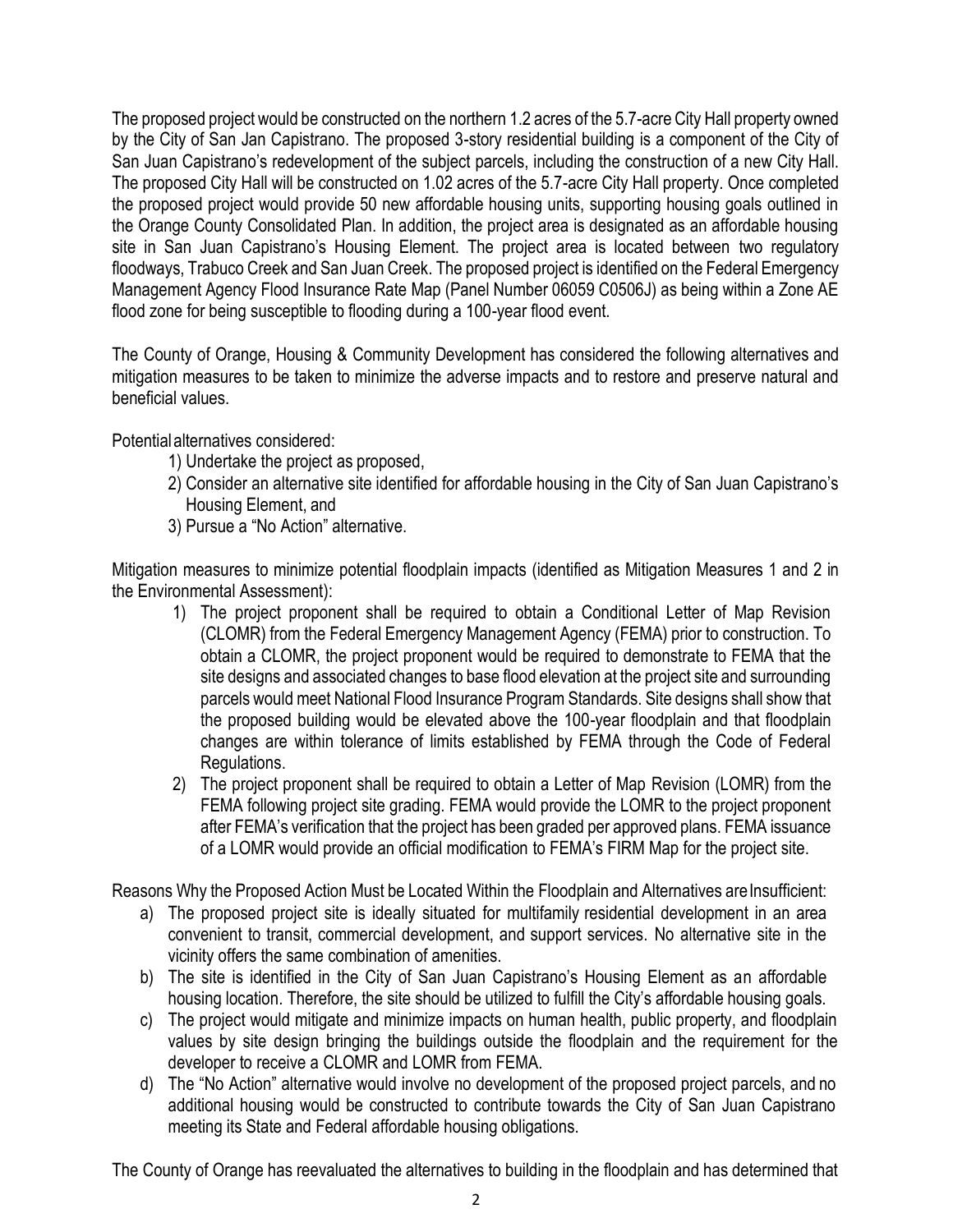it has no practicable alternative. Environmental files that document compliance with steps 3 through 6 of Executive Order 11990, are available for public inspection, review and copying upon request at the times and location delineated in the last paragraph of this notice for receipt ofcomments.

There are three primary purposes for this notice. First, people who may be affected by activities in floodplains and those who have an interest in the protection of the natural environment should be given an opportunity to express their concerns and provide information about these areas. Second, an adequate public notice program can be an important public educational tool. The dissemination of information and request for public comment about floodplains can facilitate and enhance Federal efforts to reduce the risks and impacts associated with the occupancy and modification of these special areas. Third, as a matter of fairness, when the Federal government determines it will participate in actions taking place in floodplains, it must inform those who may be put at greater or continued risk.

Written comments must be received by Orange County Housing & Community Development at the following address on or before January 17, 2022:

OC Housing and Community Development Attn: Craig Fee, Community Development Manager 1501 E. St. Andrew Place, 1st Floor Santa Ana, CA 92705

A full description of the project may also be reviewed from 8:00 a.m. to 5:00 p.m. at same address above and [https://www.ochcd.org/resources/public-notices.](https://www.ochcd.org/resources/public-notices) Comments may also be submitted via email at [liza.santos@occr.ocgov.com.](mailto:liza.santos@occr.ocgov.com)

## **FINDING OF NO SIGNIFICANT IMPACT**

The County of Orange, Housing & Community Development has determined that the development will have no significant impact on the human environment. Therefore, an Environmental Impact Statement under the National Environmental Policy Act of 1969 (NEPA) is not required. Additional project information is contained in the Environmental Review Record (ERR). The ERR will be made available to the public for review either electronically or by U.S mail. Please submit your request by U.S. mail to OC Housing & Community Development, Attention: Craig fee, 1501 E. St. Andrew Place, 1st Floor, Santa Ana, CA 92705 or by email to [liza.santos@occr.ocgov.com.](mailto:liza.santos@occr.ocgov.com) The ERR can be accessed online at the following website [https://www.ochcd.org/resources/environmentals.](https://www.ochcd.org/resources/environmentals)

#### **PUBLIC COMMENTS ON FONSI, NOIRROF, and/or Activity in a Floodplain:**

Any individual, group, or agency disagreeing with this determination or wishing to comment on the project may submit written comments to OC Housing & Community Development, Attention: Craig Fee, 1501 E. St. Andrew Place, 1<sup>st</sup> Floor, Santa Ana, CA 92705 or by email to *[liza.santos@occr.ocgov.com.](mailto:liza.santos@occr.ocgov.com)* All comments received by January 17, 2022, or fifteen (15) days from the actual date of publication, will be considered by the County of Orange priorto authorizing submission of a request for release of funds. Commenters should specify which part of this Notice they are addressing.

#### **ENVIRONMENTAL CERTIFICATION**

The County of Orange certifies to HUD that Julia Bidwell in her capacity as Director of OC Housing & Community Development, consents to accept the jurisdiction of the Federal Courts if an action is brought to enforce responsibilities in relation to the environmental review process and that these responsibilities have